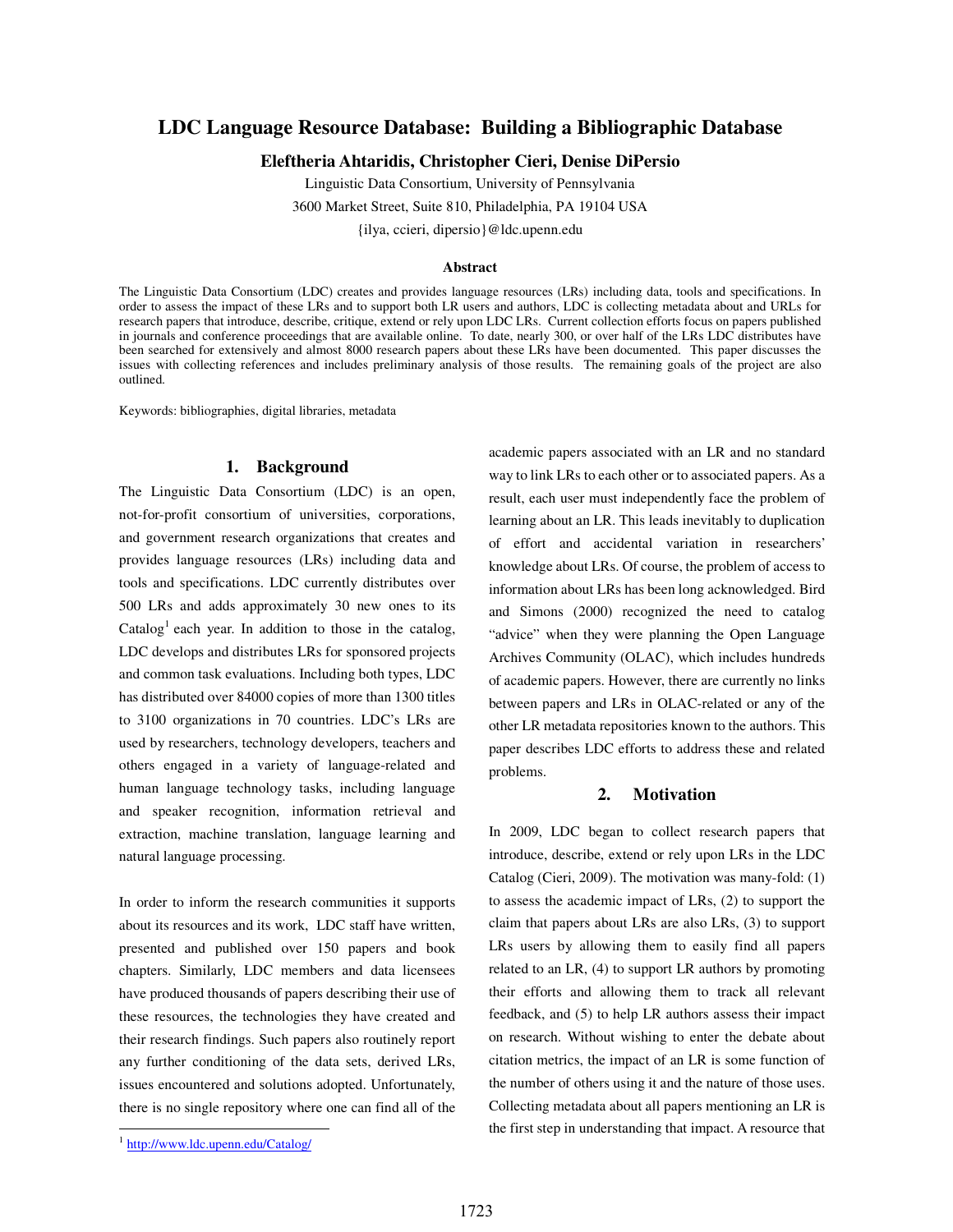hosts such metadata may enhance the use of the LR and of course, the content of such papers is useful for subsequent users of the LR and for providing feedback to the creator. The goal then is to create a database which would eventually be integrated into the LDC Catalog with bidirectional links between the LRs and papers mentioning them. Since LDC supports many research communities, we expect this bibliography to be accessed by a range of individuals with varied interests in the data. The database would serve multiple user types: end users of LDC's data, LR creators and paper authors. Someone searching for a particular LR could readily identify research that cites the LR and answers questions including the motivation for why the LR was created, how it was developed and used, and any known limitations of the LR or subsequent enhancements developed. Additionally, paper authors could gain greater exposure for their research by adding citations of their work to the database.

#### **3. Methodology**

## **3.1 Selection**

At the commencement of the project, LDC assembled a small revolving team of student research assistants to begin building the database. The students came from diverse academic backgrounds at both the undergraduate and graduate levels. All had some experience with web-based social science research. Research assistants were provided with basic background on LDC and some training on how to search for an LR and which papers to include. Research assistants began populating the database with papers describing the earliest LDC LRs published. Not surprisingly, searches of older benchmark corpora, such as *TIMIT* (Garofolo et al, 1993a) resulted in hundreds of papers that required several months to read, evaluate and add to the bibliography. To understand the variation in the impact of LRs, to give the team a sense of accomplishment, and to avoid duplication of effort, the team was divided into two and half were directed to begin working on the most recent published LRs. After a few months, the selection strategy was modified again to identify representative major LR types – broadcast news speech and transcripts, conversational telephone speech and transcripts, multilingual collections supporting language identification, multi-speaker collections supporting speaker recognition, treebanks, news text, lexicons, translations and multiple translation corpora –

which were then selected from across the entire LDC catalog. As a result, the range of LR types currently in the bibliography is nearly representative of that in the LDC Catalog.

The database includes scholarly papers with various relationships to the LR cited: those that introduce a new LR, those that describe an existing LR, those that extend an LR, and those that rely upon an LR. The last category, papers that relied upon an LR, constitutes the bulk of the papers archived to date. Those papers that only mentioned an LR in passing and did not work significantly with it were not included.

### **3.2 Search Process**

Searching began with EBSCO MegaFILE<sup>®1</sup>, a journal archive available to LDC through the University of Pennsylvania Library. EBSCO MegaFILE was selected since it provides comprehensive, multi-disciplinary coverage of scholarly journal articles. Research assistants searched in EBSCO MegaFILE for each LR's title, including variants, and LDC catalog number (e.g., LDC93S1). The yield from that search was low; only about 300 journal articles, or less than one paper for each LR in the catalog. Moreover, EBSCO MegaFILE does not return results from conference proceedings where many of the papers dealing with LDC LRs appear. To locate conference papers and additional journals not covered in EBSCO, the search next turned to the web.

The team used two journal search engines, CiteSeer $X^{\otimes 2}$ and Google Scholar $^{\circledR}$  for the next phase of the search. CiteSeerX was chosen for its focus on scholarly articles in computer science. Google Scholar was utilized for its extensive indexing of journals and conference proceedings from many scholarly publishers. Google Scholar consistently yielded the most potential results and was the main search engine used; CiteSeerX yielded more 'on-target' results that contained less article repetition. That is, CiteSeerX provided greater precision while Google Scholar provided greater recall.

<u>.</u>

<sup>&</sup>lt;sup>1</sup> http://search.ebscohost.com/

<sup>&</sup>lt;sup>2</sup> http://citeseerx.ist.psu.edu/

<sup>&</sup>lt;sup>3</sup> http://scholar.google.com/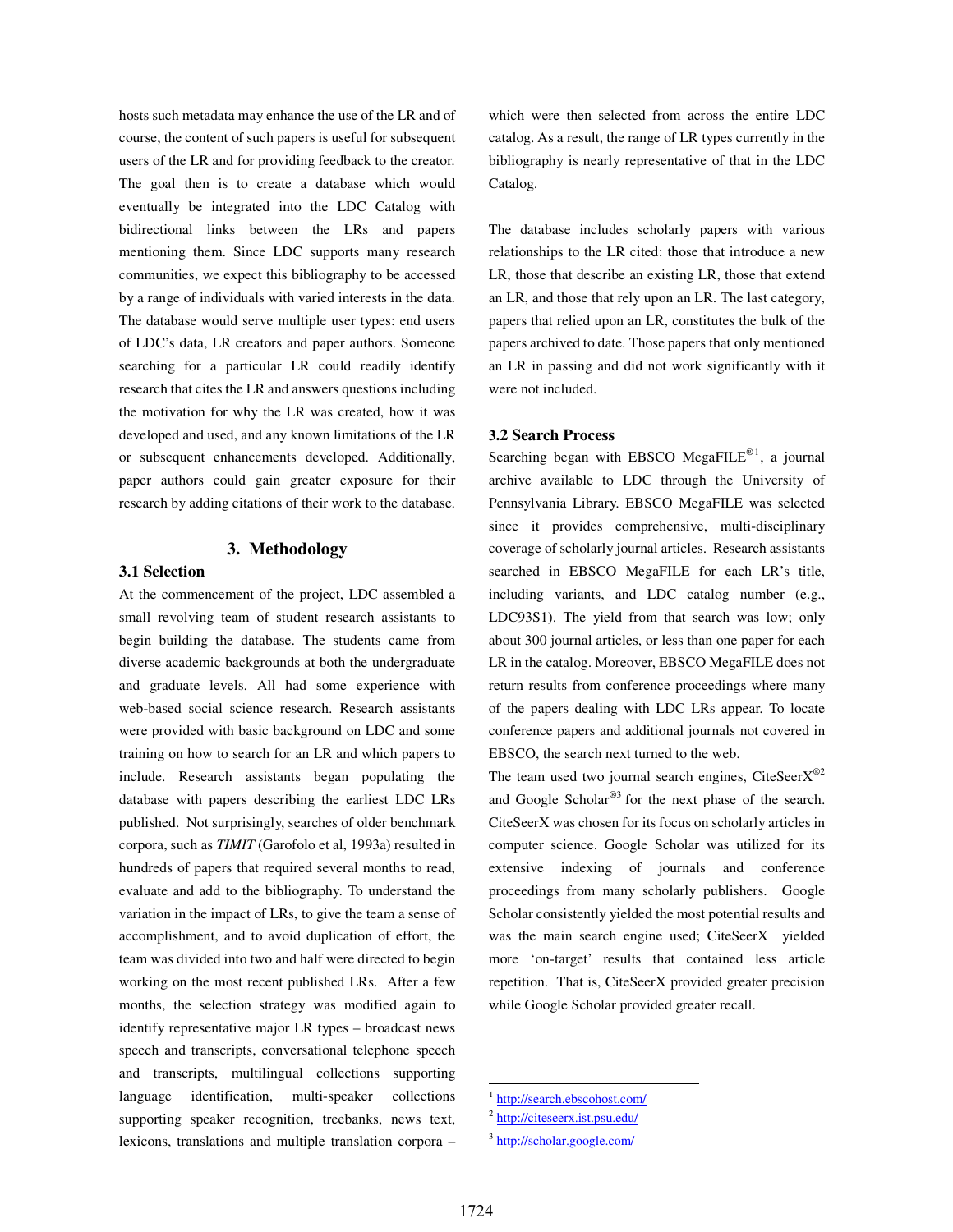## **3.3 Format**

As papers were located, they were formatted and stored using EndNote®<sup>1</sup> bibliographic software. EndNote was chosen since it allows multiple users to collect and organize references as well as to create a searchable bibliography. Work began with a free web version of EndNote; an upgraded licensed version was later acquired for better data management. In particular, the licensed version has enhanced search and reporting features and allows for an unlimited number of references. At minimum, each bibliographic record includes: Author(s), Title, Year (of Publication or Conference), Journal Name or Conference Name, Abstract, URL, and LR(s) used. The LR used is indicated in the 'Notes' field in each EndNote record. A small number of records contain additional information fields including digital object identifier (DOI).

### **4. Problems encountered**

The most common problem encountered was uncertainty about which LR was actually being used in the research the papers described. This uncertainty was due primarily to missing or inadequate citations of the LR. For example, consider an article that mentions using a *Switchboard*  corpus, but does not specify which. As shown in Table 1, the LDC Catalog has ten corpora with Switchboard in the name including the original*, Switchboard-1 Release 2* (Godfrey & Holliman, 1997), cellular versions, and transcripts.

| Catalog<br><b>Number</b> | <b>Corpus Name</b>                               |
|--------------------------|--------------------------------------------------|
| LDC93S8                  | Switchboard Credit Card                          |
| LDC97S62                 | Switchboard-1 Release 2                          |
| LDC98S75                 | Switchboard-2 Phase I                            |
| LDC99S79                 | Switchboard-2 Phase II                           |
| LDC2001S13               | Switchboard Cellular Part 1 Audio                |
| LDC2001S15               | Switchboard Cellular Part 1 Transcribed<br>Audio |
| LDC2001T14               | Switchboard Cellular Part 1 Transcription        |
| LDC2002S06               | Switchboard-2 Phase III Audio                    |
| LDC2004S07               | Switchboard Cellular Part 2 Audio                |
| LDC2009T26               | <b>NXT Switchboard Annotations</b>               |

Table 1: LDC's Switchboard corpora

 $\overline{a}$ 

In such a case, the team reviewed LDC's licensing records for the primary article author. If the author's organization had licensed only one *Switchboard* data set, this would strongly suggest the corpus intended by the reference. The team also checked the date of publication of the paper against the release date of the given LR. In the example above, if the article pre-dated the release of all *Switchboard* corpora but one, this would conclusively indicate the LR cited.

The team encountered many articles for which they could not determine the specific LR used. In those cases, the LR identified in the database is the project 'family' name; so in the current example, just *Switchboard*. This issue unfortunately affects some of the most-cited resources in LDC's corpus catalog including the English Penn Treebanks (Marcus, Santorini, & Marcinkiewicz, 1995 and Marcus et al.,  $1999$ ).<sup>2</sup> A related problem was that papers often referred to the LR by the data source and not its official name. For instance, many papers referenced a Wall Street Journal (WSJ) corpus; WSJ data is included in several LDC LRs, including *CSR-I* (Garofolo et al., 1993b), *BLLIP* (Charniak et al., 2000), *Penn Treebank* and *TIPSTER* (Harman & Liberman, 1993). Roughly 10% of papers read lack a reference to the specific LR used.

It is also interesting to note that most papers failed to cite LRs in the 'references' section. That is, the LR referenced in the paper was often not treated in the same manner as other research papers. Unfortunately, citations of corpora and other data sets have not yet taken hold in most research communities using LRs. LDC provides citation guidelines for each LR in its Corpus Catalog. The guidelines include the LR author, year of publication, LR name, and Linguistic Data Consortium as the LR publisher.

A related issue is that many papers make no mention of LDC, either in the reference section or in the paper itself. For instance, a Google Scholar search for the LDC LR, WSJCAM0 Cambridge Read News (Robinson, et al.,

 $\overline{a}$ 

<sup>&</sup>lt;sup>1</sup> http://www.endnote.com/

 $2^2$  LDC distributes two versions of the Penn Treebank:

Treebank-2 (LDC95T7) and Treebank-3 (LDC99T42)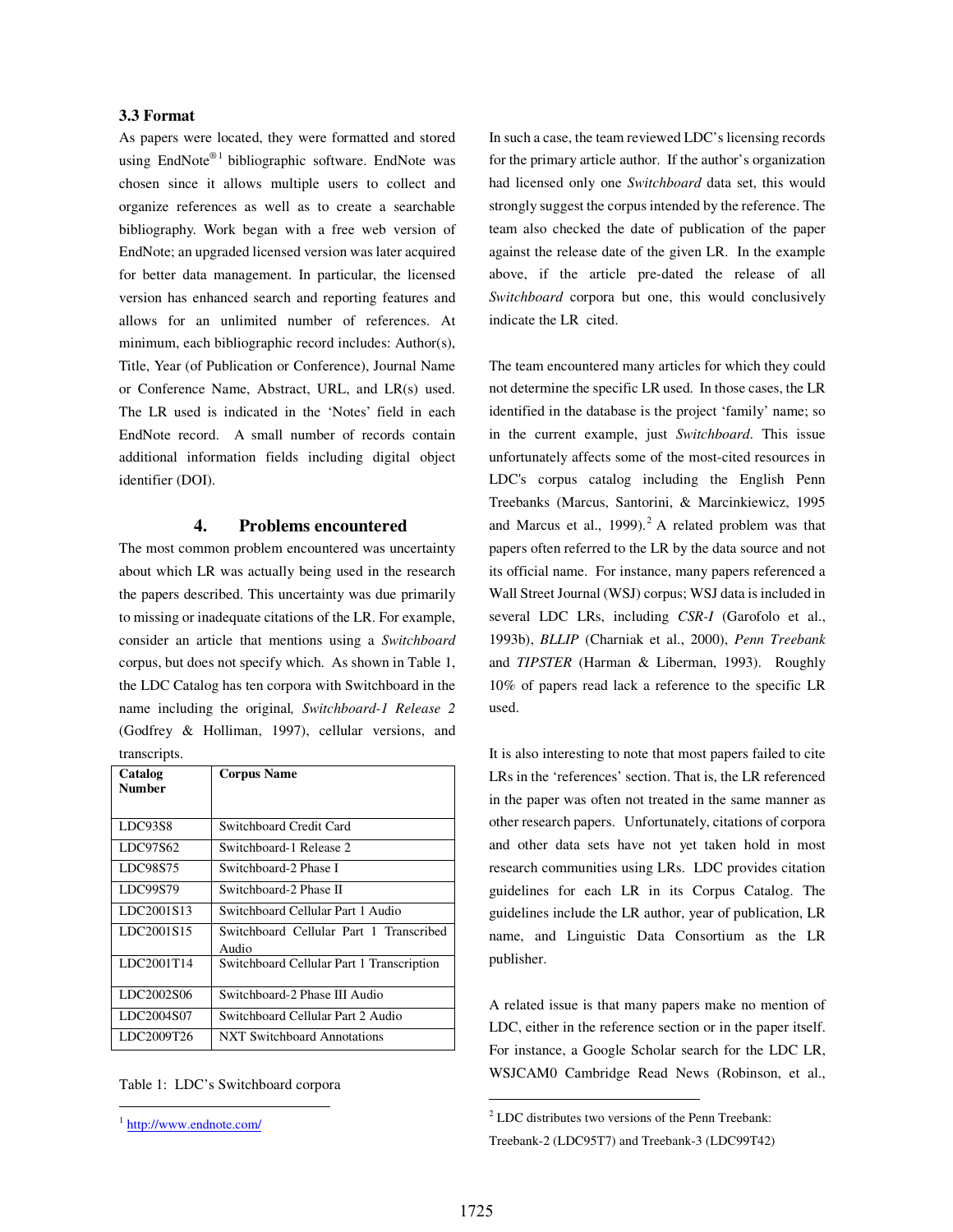1995), returns 208 possible results. A search of both "WSJCAM0" and "LDC" yields forty three possible results, and for "WSJCAM0" and "Linguistic Data Consortium" yields just twenty one possible hits. This means that searchers could not simply include LDC in search terms to limit results and focus on those that were likely to be on target. To better understand the issue, consider that a Google Scholar search for LDC LR "Switchboard" returns over 55,000 possible hits since the term "switchboard" is used in many disciplines. Results cannot be limited by restricting the search for those articles that also mentioned LDC since this could exclude many potential articles. Instead, searchers must resort to less effective tactics to focus on relevant papers, such as restricting the subject area search or publication date of the article.

Searches often returned several URLs for a given paper. When possible, the URL chosen was that of a database such as the ACL Anthology, which provides access to the full text of the paper. Linking to personal web pages was avoided since those pages are less likely to be maintained over time. Another challenge was finding full-text URLs for some articles. Google Scholar's search results are often linked to 'reader-pays' journal article archives such as ACM Digital Library<sup>1</sup>, IEEE Xplore®<sup>2</sup>, and SpringerLink<sup>3</sup> Those sites generally require a subscription or fee for full article access although some information about the article including a summary may be provided at no cost. In such cases, the team first attempted to locate a freely-available version of the paper. If a no-cost version could not be found, articles that could be viewed with the journal subscription services provided by the library of the University of Pennsylvania, LDC's host institution, were included. If the team could not access the full text of the paper, they included the paper in the bibliography only if they could determine from any summary or other information provided that the research used a given LR.

 $\overline{a}$ 

## **5. Progress to date**

Currently, the papers database contains almost 8000 references which represent an in-depth search of approximately 55% of the LRs in the catalog. Specifically, this includes LDC catalog years 1993 through 1995 and 2008 and 2009, as well as LRs representative of each type LDC distributes (broadcast, lexicons, treebanks, etc.). A small number of corpora not targeted in those years and genres are also archived in the database since a search for one particular LR often returned hits for other LRs that were either used as part of the same research project or that had similar names.

The papers database focuses on published LRs in LDC's Catalog. Although searches often returned papers describing unpublished LRs, those were excluded from the bibliography unless they also involved significant work with a published LR. Unpublished LRs were not searched for specifically since the yield of papers is expected to be lower and concentrated in evaluation workshop proceedings (which are also less likely to be published). As unpublished LRs constitute over half of LDC's LRs, it is expected that LDC's research impact is larger than that captured by the current project.

## **6. Current Analysis**

As almost 300 LRs, over half of LRs in LDC's catalog, have been searched for extensively, some preliminary analysis on results is now possible. The licensed version of EndNote allows for searching within a field and across fields, so the number of times an LR was cited can be counted. One question was whether those LRs that are licensed most frequently are also those that are referenced most frequently in academic papers. To investigate this relationship, the number of licenses for a given LR was compared to the number of times that LR was cited in a research paper.

Table 2 plots the number of licenses<sup>4</sup> for a given LR along the X axis against the number of times that LR was referenced in a research paper along the Y axis. As

<sup>&</sup>lt;sup>1</sup> http://dl.acm.org/

<sup>&</sup>lt;sup>2</sup> http://ieeexplore.ieee.org/Xplore/guesthome.jsp

<sup>&</sup>lt;sup>3</sup> http://www.springerlink.com/

 4 The license count includes those LRs distributed for evaluation use and those distributed to LDC's Subscription Members, who receive two copies of each LR.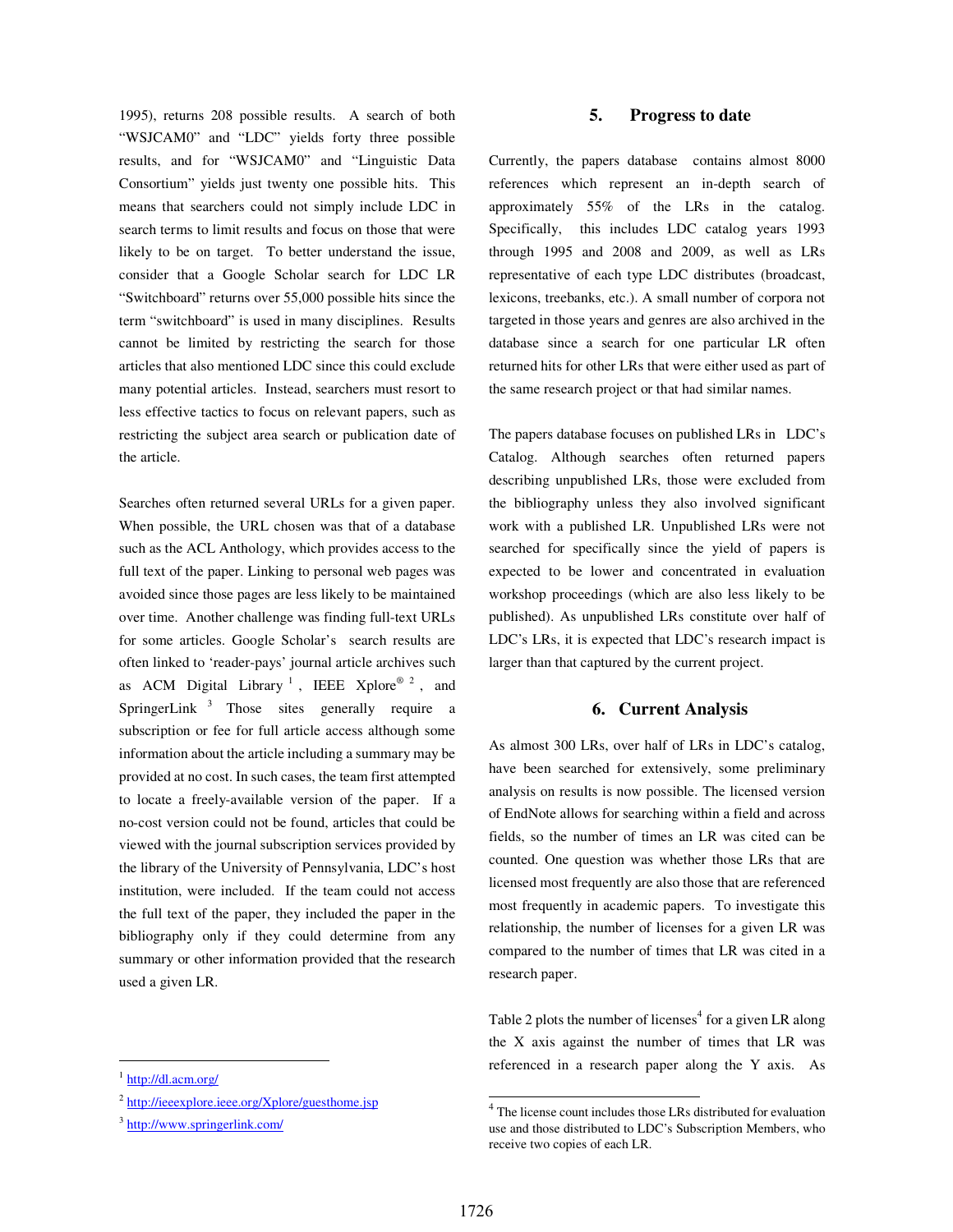expected, the more times an LR has been licensed, the more that LR is used, so there is a positive relationship between the two variables (correlation coefficient .633). Of those LRs searched for extensively, an average of 38 papers per LR have been located with a range of 0 to 692 papers per LR.



Table 2: License count versus paper counts for LRs

To further investigate the relationship between resources and research, the number of papers for LDC's most licensed LRs, the "Top Ten"<sup>1</sup>, were examined. Table 3 shows (1) the number of licenses for and (2) papers about LDC's most licensed LRs.



Table 3: License and paper counts for LDC's Top Ten LRs

A few trends emerge – as before, the more times an LR has been licensed, the more likely it is to be used in research. For certain LRs that have been licensed frequently yet do not appear very often in scholarly literature, such as Web 1T 5-gram (Brants & Franz, 2006), and YOHO Speaker Verification (Campell & Higgins, 1994), a few explanations are possible. One

possible explanation is that these LRs were simply not mentioned by the paper author. In the case of an LR such as Web 1T 5-gram, it may also be that since this LR is fairly new compared to the other Top Ten  $LRs^2$ , research use of this LR is still in its infancy.

On the other hand, an LR such as Message Understanding Conference (MUC) 7 (Chinchor, 2001) has been referenced more than it has been licensed. This data, as well as other benchmark databases such as TIMIT, pre-date the establishment of LDC, and thus, there are more organizations with access to this data than LDC's license count captures.

## **7. Future Work**

The papers database currently resides on LDC's network. Remaining steps include (1) completing the initial bibliographic search for all LDC LRs, (2) extending OLAC or a similar metadata repository to include links among LRs, (3) converting the EndNote database into a web searchable form integrated with the LDC Catalog so that searches for LRs reveal all related papers and vice-versa, (4) permitting paper authors to add their own citations to the database after validation and, finally, (5) further promoting the resource.

The LDC papers database, while still in-progress, has begun to address the motivations behind its creation. Just over half of LDC's LRs have been searched for and almost 8000 unique research papers have been located. These papers span two decades of research and have been presented at scores of academic conferences or published in various scholarly journals. The papers database has confirmed that those LRs that are licensed the most frequently by a research community are those that are also utilized most frequently for research.

Once the papers database has integrated into LDC's catalog, it will be utilized by LR users to locate all research related to an LR and by LR authors to help promote their LR and track usage. The facility with which researchers can exploit an LR and build upon prior work will increase, thereby lowering barriers to language-related education, research and technology development.

 $\overline{a}$ 

<sup>1</sup> http://www.ldc.upenn.edu/Catalog/topten.jsp

 2 LDC's Top Ten LRs were primarily published in the early 1990's.